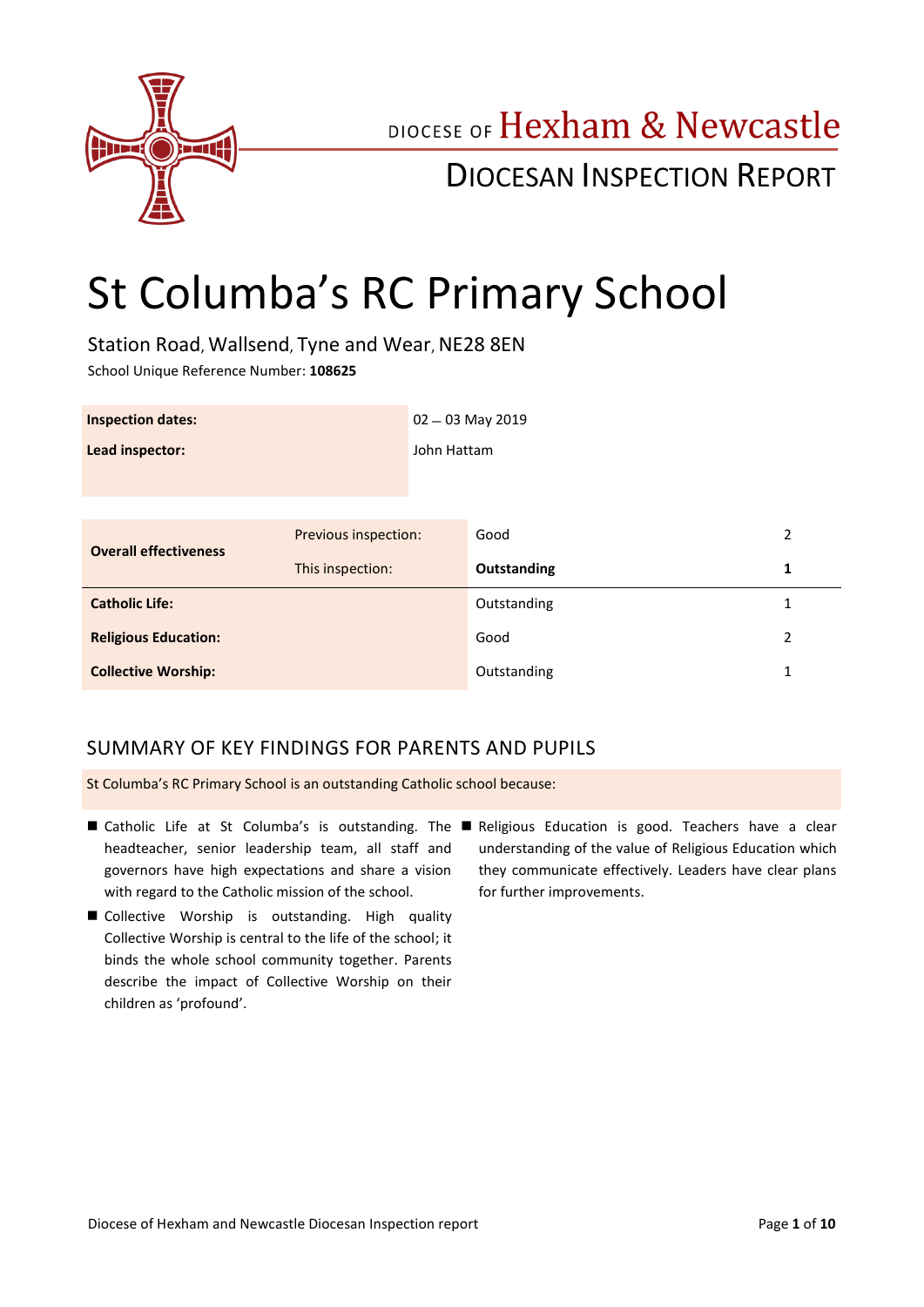## FULL REPORT

#### INFORMATION ABOUT THE SCHOOL

- The school is similar in size to most schools nationally with 209 pupils on roll.
- 76% of the pupils on roll are baptised Catholic, with a further 12% from other Christian denominations.
- 11% of the pupils on roll are recorded as having special educational needs or a disability.
- The school receives pupil premium funding for 20% of the pupils on roll.
- 3% of the pupils on roll are recorded as having English as an additional language.

#### WHAT DOES THE SCHOOL NEED TO DO TO IMPROVE FURTHER?

- To improve the quality of Religious Education by:
	- supporting and developing the whole teaching staff, so that they continue to develop creative learning sequences that inspire, engage and enthuse all learners.
- $\blacksquare$  To improve the quality of Collective Worship by:
	- creating more opportunities for parents and carers to engage in acts of worship.
- $\blacksquare$  To improve the quality of Catholic Life by:
	- continuing to develop and strengthen the links with the wider community of St Columba's.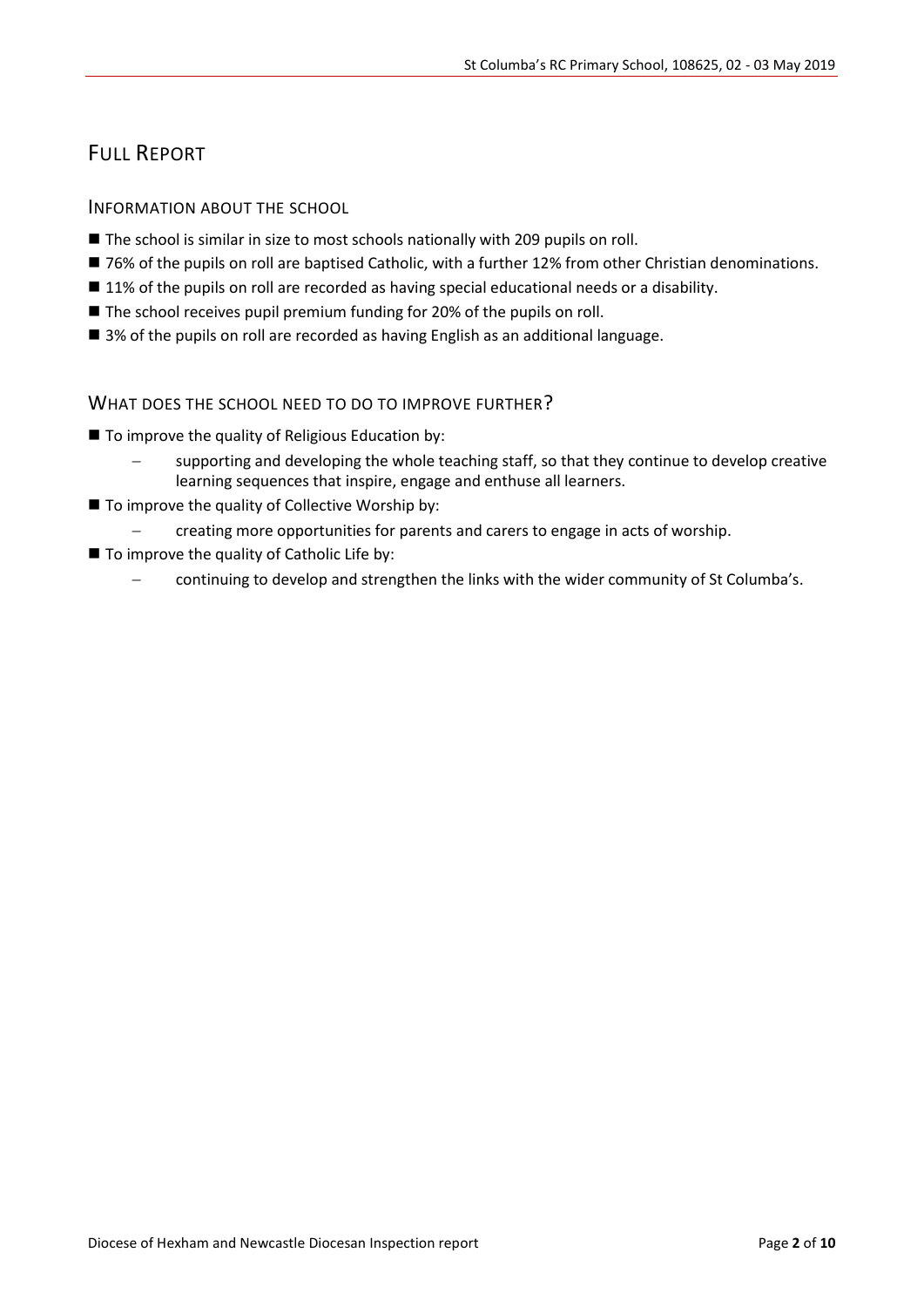## CATHOLIC LIFE

THE QUALITY OF THE CATHOLIC LIFE OF THE SCHOOL **1 1** 

- The extent to which pupils contribute to and benefit from the Catholic Life of the school.
- The quality of provision for the Catholic Life of the school. 1
- How well leaders and managers promote, monitor and evaluate the provision for the Catholic Life of the school.

#### **The extent to which pupils contribute to and benefit from the Catholic Life of the school is outstanding.**

- The extent to which all pupils contribute to and benefit from the Catholic Life of the school is outstanding and is at the heart of everything the school does.
- Pupils are very proud of their school and recognise that it is a very special place to learn. During the inspection they said, 'At St Columba's we are all part of one big, happy family but we learn that we are also all part of God's family. It makes us feel special and loved.'
- **Pupils enjoy and respond positively to the many opportunities the school offers them to** engage in leadership of the Catholic Life of the school. The Mini Vinnies, school councillors and the mini police are outstanding role models for younger children across school.
- Older pupils work with their nearest neighbours 'Eothen Care Home' which looks after people suffering with dementia. The residents are invited to attend nativity plays and Sports Day in school and pupils work alongside residents in the home once a month.
- Pupils are overwhelmingly supportive of the many charities that the school supports including collections for the local charity 'Walking With', The Shoebox Appeal and the Shining Stars Appeal. Pupils described the feeling they had helping others as being, 'a warm feeling', knowing they were helping someone.
- Pupils benefit from the pursuit of social justice which is well supported by the school. They are keen to challenge inequality in school and make positive, personal choices, which lead to improvements in the lives of people, locally, nationally and globally.

#### **The quality of provision for the Catholic Life of the school is outstanding.**

- The school mission, 'Learning, loving and respecting with God in our hearts' is central to life at St Columba's. It touches all those who form part of the school community; parents, staff, parish and diocese.
- Staff have worked hard to ensure that the mission statement, which has been revised since the last inspection, is at the heart of all areas of school life.
- St Columba's is a prayer filled community with a very strong sense of family which can be seen in the quality of relationships between all members of staff and pupils.

| 1              |  |
|----------------|--|
| $\mathbf 1$    |  |
| $\overline{1}$ |  |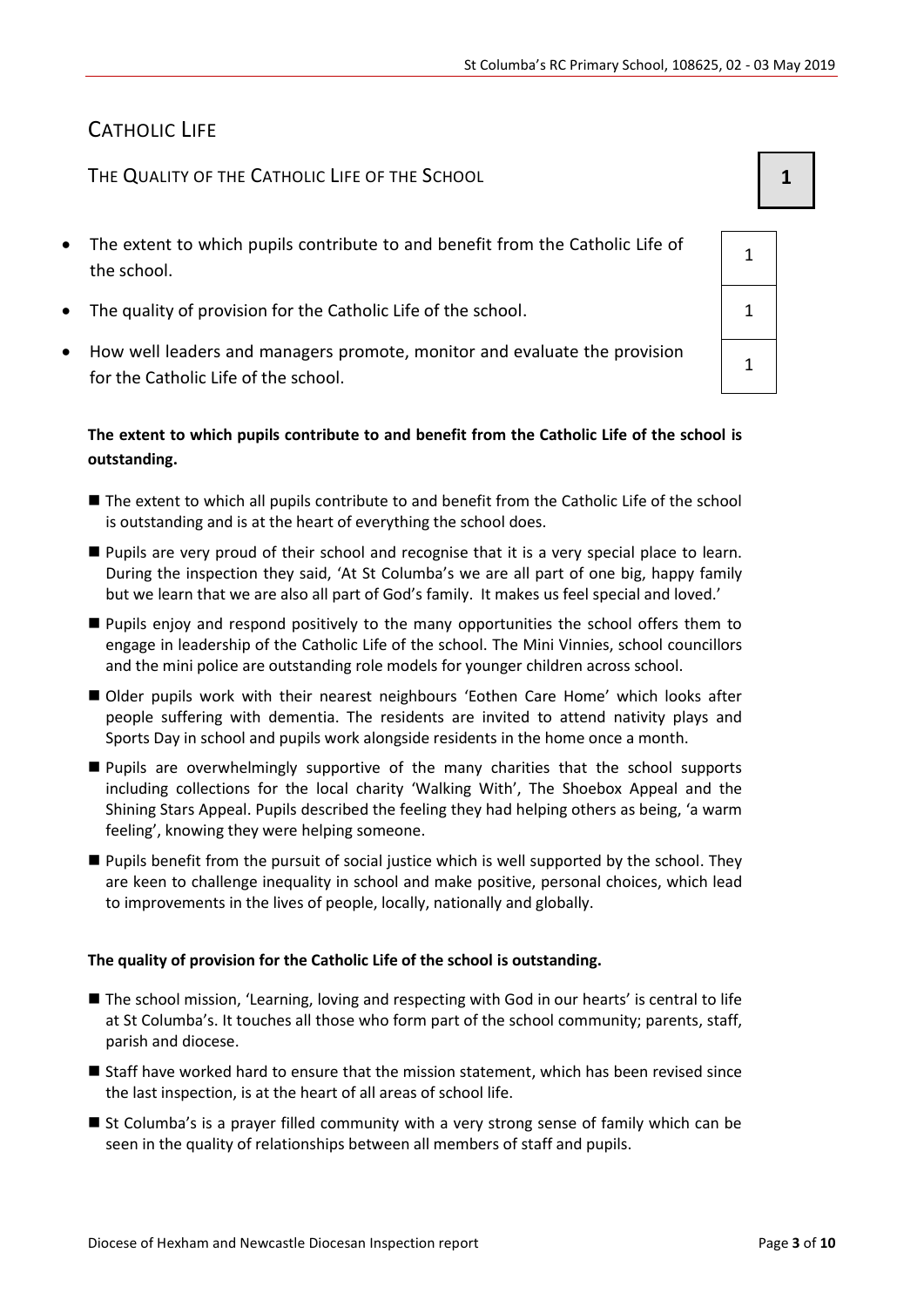- Dedicated staff offer their skills and talents to support the Catholic Life of the school beyond the curriculum by running after school clubs, school fairs, parish events, First Holy Communion and the Erasmus Project.
- Great care is taken to celebrate the many successes that both staff and pupils enjoy. High quality displays give all visitors to the school a sense of the depth of commitment in this school community to the work of the Catholic church in education.
- **The school environment reflects its mission and identity through concrete and effective** signs of the school's Catholic character.
- Clear policies and procedures are in place in the school to ensure that all members of the school community are treated justly. There is a clear commitment to ensure that the most vulnerable and needy are supported appropriately and that uneven distribution of wealth or resources is not a barrier to any child experiencing the fullest range of experiences on offer at St Columba's.
- Pastoral programmes including Relationships and Sex Education are carefully planned, consistently well taught and celebrate Catholic teachings and principles.

#### **How well leaders and managers promote, monitor and evaluate the provision for the Catholic Life of the school is outstanding.**

- As a direct result of the inspiration provided by the headteacher, the school's wider leadership team is deeply committed to the church's mission in education. The authentic Catholic ethos and feeling of 'family' is nurtured and sustained by leaders at all levels in school.
- The headteacher, who has taken up her post since the last denominational inspection, and the newly appointed deputy headteacher are exemplary role models and are highly successful in motivating staff and pupils to be the best they can be.
- All leaders in school, including the recently appointed Religious Education coordinator, have high expectations for the promotion and continuing development of the Catholic Life of the school. The Religious Education coordinator ensures that continuing professional development focused on the Catholic Life of the school is frequent, well planned, engaging and effective.
- The school's self-evaluation of the Catholic Life of the school is given the highest priority by leaders and is an accurate analysis and reflection of planned monitoring and self-challenge.
- The school is well supported by the work of the parish priest who is a regular visitor to school. He is a visible presence in the school community which makes him ideally placed to both challenge and support pupils, staff and parents.
- Leaders recognise that a great deal of work has been done to promote the Catholic Life of the school with parents, carers and the wider community but that there is still work to be done in this important area and clear plans are in place to address this.
- The governing body is a real strength at St Columba's. The governing body provide very effective challenge and support for the Catholic Life of the school. They are passionate about the community and are actively involved in delivering the school's mission and evaluating the impact of the senior leadership team.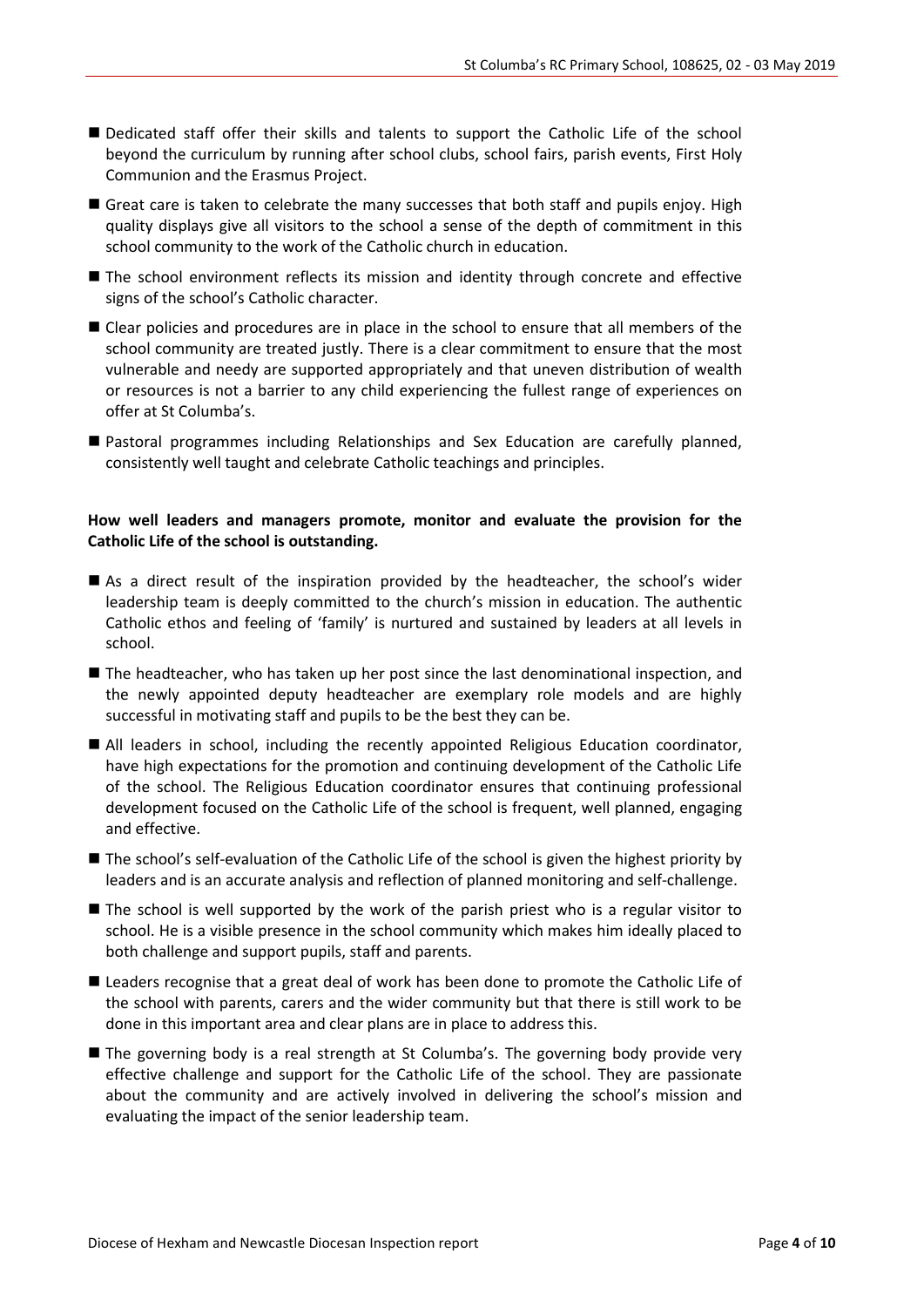## RELIGIOUS EDUCATION

### THE QUALITY OF RELIGIOUS EDUCATION **2**

- How well pupils achieve and enjoy their learning in Religious Education. 2
- The quality of teaching and assessment in Religious Education. 2
- How well leaders and managers promote, monitor and evaluate the provision for Religious Education.

#### **How well pupils achieve and enjoy their learning in Religious Education is good.**

- Almost all pupils recognise the importance of Religious Education and are enthusiastic in lessons.
- Most pupils are religiously literate, and many are very articulate and thoughtful in their oral responses. During the inspection pupils said they enjoyed talking about their learning in Religious Education and were very proud of their many achievements.
- Behaviour in all lessons observed during the inspection was outstanding, with pupils across the school displaying positive attitudes towards lessons, learning and each other.
- Most pupils make good progress over time across a range of skills and are developing well in terms of knowledge and understanding. Pupils' ability to interpret sources and symbols, the ability to reflect and evaluate and the ability to engage with religious ideas is strongest where learning sequences are developed creatively and do not rely simply on the content of the 'Come and See' programme.
- Pupils make good progress across both key stages including those pupils with special education needs or disabilities. Pupils said, 'We really like our teachers and we know that they care for us and want us to succeed.'
- Outcomes for pupils are good overall but there have been some inconsistencies over time. Well targeted interventions from skilled support staff have helped pupils to secure very positive outcomes.

#### **The quality of teaching and assessment in Religious Education is good.**

- The quality of teaching across school is mostly good, although there were some examples of outstanding teaching observed during the inspection. In the best lessons pupils are set age-appropriate, challenging tasks which are well matched to their learning needs and which successfully engage all pupils.
- Relationships between staff and pupils is a real strength at St Columba's. Pupils in upper key stage 2 said that their teacher, 'Challenges them every single day to try their best.'
- Support staff are used effectively to reinforce learning and to support and extend pupils of different abilities.
- **The use of assessment to monitor progress and identify any gaps in understanding is well** established. The Religious Education coordinator has developed a rigorous tracking system

| $\overline{2}$ |  |
|----------------|--|
| $\overline{2}$ |  |
| $\overline{1}$ |  |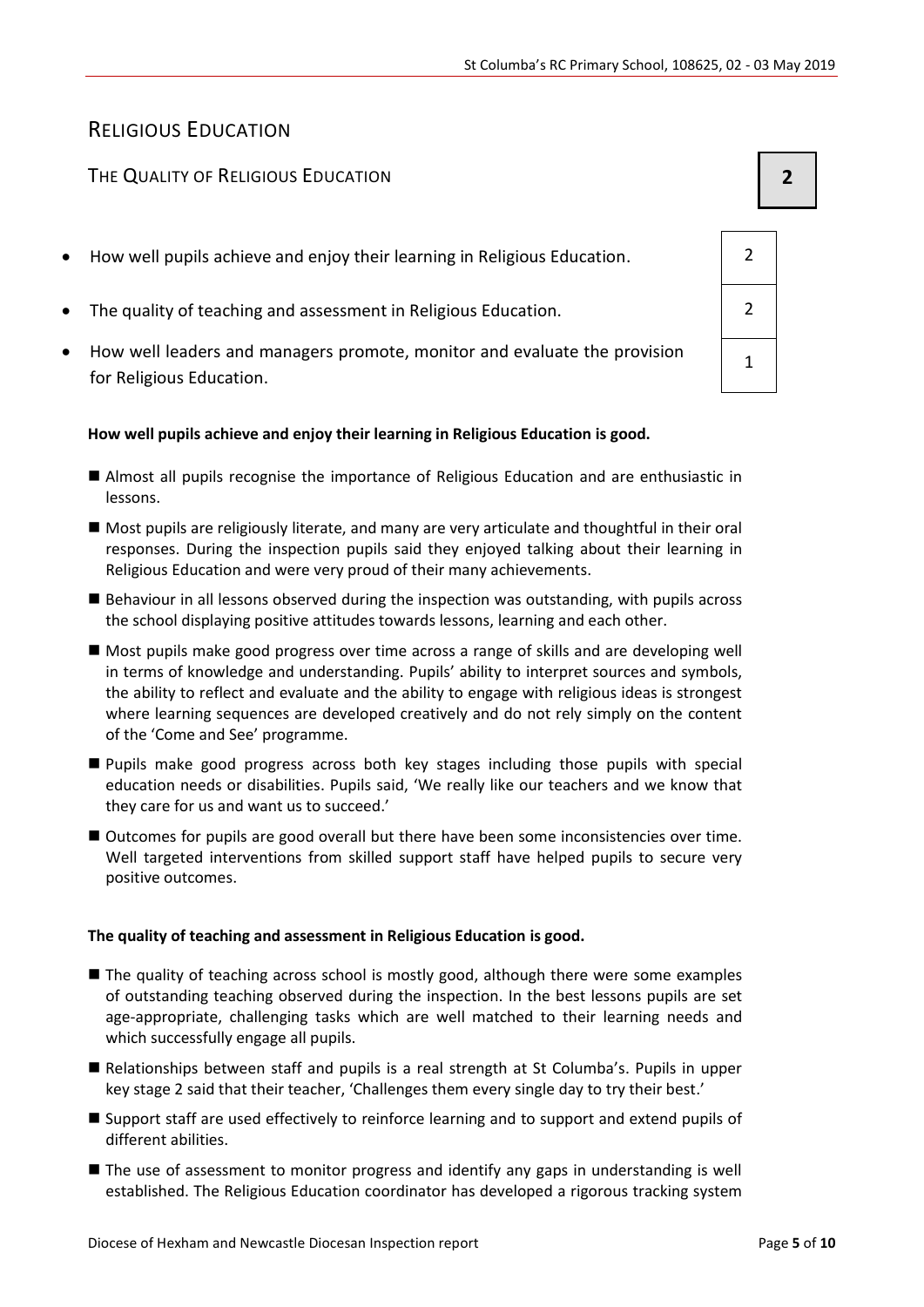which clearly illustrates where the strengths and areas for development are across the school.

- Teachers are skilled at checking pupil's understanding during lessons. They use their subject knowledge to good effect to impact on the quality of learning.
- **E** Feedback in books and that observed during the inspection was good. Teachers were able to give pupils the help they needed at the time they needed it. Pupils said that they understood what level they were working at in Religious Education and that teachers always helped them to improve their work.

#### **How well leaders and managers promote, monitor and evaluate the provision for Religious Education is outstanding.**

- The monitoring and evaluation of Religious Education is rigorous and robust, and it enables school leaders to plan effectively to deliver the best outcomes for all pupils. Detailed analysis carried out by the headteacher and the Religious Education coordinator clearly identifies strengths and the key areas for improvement. These areas for improvement are detailed in the school improvement plan which is shared regularly with governors.
- Leaders are relentless in their desire to improve teaching and learning in Religious Education across the school. As a result, teaching is at least good and in some cases outstanding.
- Leaders in the school have a clear and inspiring vision for Religious Education which is clearly communicated to all staff, pupils, parents and the wider community. Parents commented on how much they appreciated the 'open door' policy that the headteacher has introduced which allows them greater access to the school and a deeper understanding of how well their children are achieving in Religious Education. Parents also said how much they appreciated the valuable information shared via the school website and the school newsletter the 'Iona Star'.
- Sacramental preparation is a real strength at St Columba's. Governors said how they valued the opportunity to see the skills and knowledge that the pupils had acquired during the programme come to fruition in a school/parish celebration which, 'binds the two communities together in a special way.'
- The governing body at St Columba's has a wealth of talent and experience to draw upon. They are regular visitors to school and are deeply involved in the life of the school and as a result are well placed to promote, monitor and evaluate the provision for Religious Education.
- The governors are able to offer a high level of challenge to the leadership team as well as invaluable support.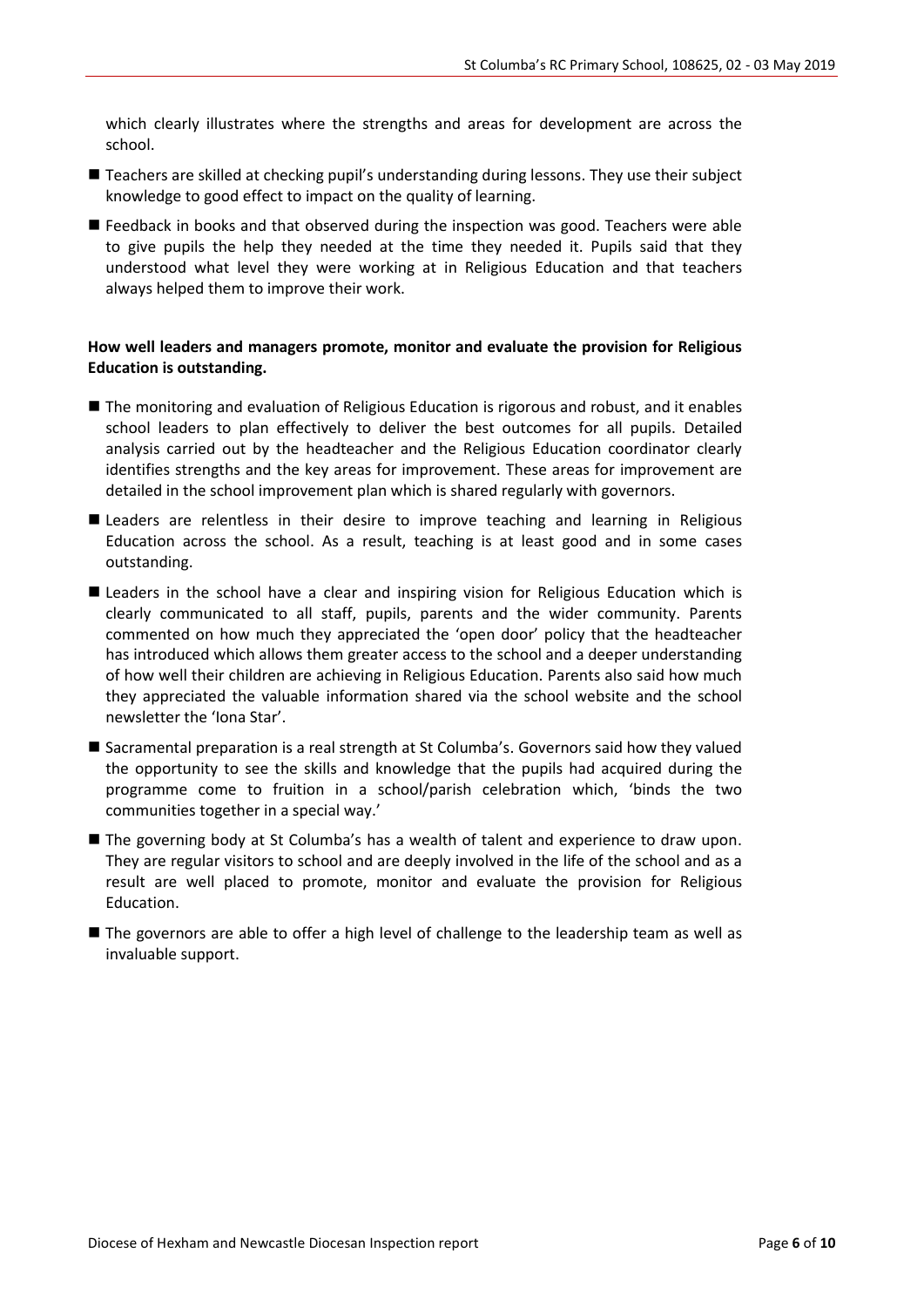## COLLECTIVE WORSHIP

## THE QUALITY OF COLLECTIVE WORSHIP **1 1**

- How well pupils respond to and participate in the school's Collective Worship.  $\vert$  1
- The quality of provision for Collective Worship. 1
- How well leaders and managers promote, monitor and evaluate the provision for Collective Worship.

## **How well pupils respond to and participate in the school's Collective Worship is outstanding.**

- St Columba's offers pupils the opportunity to enjoy and participate in a prayer filled community where worship is regular, meaningful and inspirational. Pupils across school, from the very youngest to those in key stage two, are inspired by and enthusiastic in their response to Collective Worship. Pupils are very keen to participate in liturgies, they gather respectfully, sing joyfully and reflect prayerfully.
- Pupils are very confident in planning, preparing and leading liturgies both in class for their peers or in larger groups throughout the school. They are confident in the choosing and using of resources and have a wide variety of prayer and liturgical styles which they employ effectively to engage their peers.
- Pupils in early years and key stage one are able to recognise and show respect for liturgical symbols. They say communal prayers with confidence and reflect in silence. Older pupils understand the importance of religious belief and are able to show respect for their own faith and the faith of others.
- During the inspection pupils said that they are now 'very confident' leading Collective Worship because they have excellent adult role models who have shown them how to plan, prepare and lead acts of Collective Worship. Pupils also said, 'We would like our parents to pray with us more often, maybe attending class worship, so they can see what we have done'. Pupils at St Columba's are very proud of the acts of worship that they have prepared and led.
- Almost all pupils have an excellent understanding of the Church's liturgical year, seasons and feasts.

## **The quality of provision for Collective Worship is outstanding.**

- Prayer and acts of Collective Worship are given the highest priority at St Columba's and are a key part of every day and every school celebration; they provide inspiration for staff and pupils.
- There is a clear policy for Collective Worship and a good range of structures to ensure that it is frequent, regular and inclusive. There are many opportunities for the pupils and staff to pray together during the school day and across the school year.

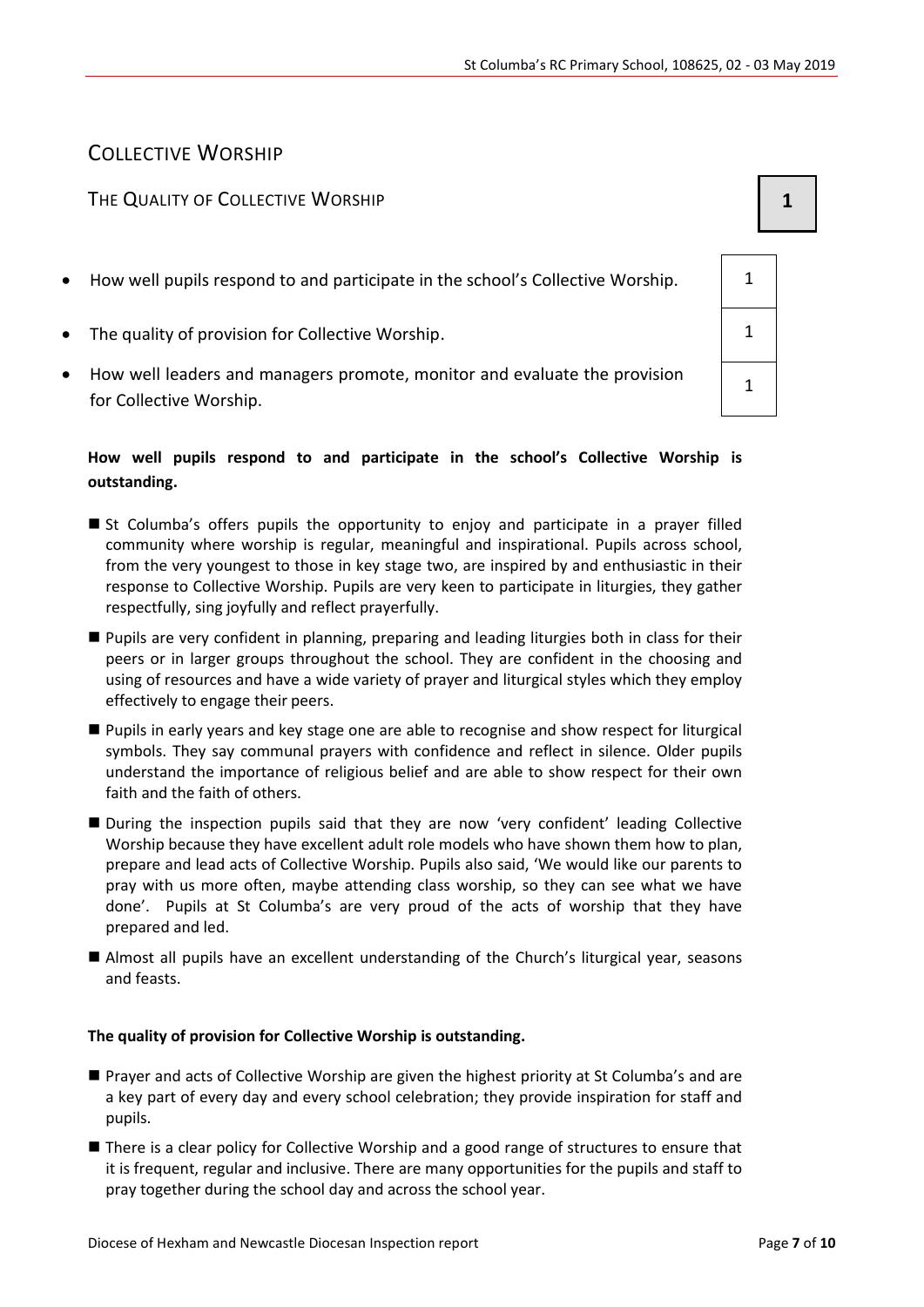- Collective Worship has a clear purpose, message and direction. The themes chosen by staff reflect a deep understanding of the liturgical season and the Church's mission in education. Staff are passionate about ensuring that pupils have positive, high quality experiences of Collective Worship.
- **Traditions such as the rosary have a very high profile in school. During May pupils from** across the school pray the rosary, led by a member of staff. The prayerful atmosphere created in the heart of the school in the middle of a busy lunch break was very powerful.
- Staff in school work hard to prepare pupils to take part in the sacramental programmes for Reconciliation and Communion. The programmes are well supported by the parish priest and the parishioners who enjoy welcoming the pupils to mass at weekends where they take an active part in celebrations.
- Since the last inspection opportunities are now planned in a manner that attracts and facilitates attendance by other adults associated with the pupils. The school recognises that while this has improved it is still an area for improvement.

#### **How well leaders and managers promote, monitor and evaluate the provision for Collective Worship is outstanding.**

- The headteacher sets very high standards for Collective Worship in school. She leads by example, preparing and leading Collective Worship which is not only age appropriate but inspirational. The headteacher skilfully interprets scripture making it accessible to pupils in a contemporary context.
- Through her leadership the headteacher develops in staff and pupils a deepening appreciation of the Church's traditions, seasons, rites and symbols.
- The headteacher has ensured that the spiritual development of pupils is at the very heart of St Columba's and that significant time is devoted to this.
- The Religious Education coordinator and the headteacher work closely together to monitor and evaluate the provision for Collective Worship at St Columba's. Their analysis of the quality of provision is detailed; it is shared with other staff and governors which in turn leads to further improvements.
- The Religious Education coordinator has a very visible presence in the school. She works hard to support all members of staff. Her plans for improvement and knowledge of the school community make her ideally placed to evaluate the impact of Collective Worship in school.
- Leaders regularly seek the views of staff, parents and other stakeholders in the school in order to plan for future developments.
- Governors are regular visitors to the school and have a clear understanding of the school's many strengths. They are well placed to challenge and support the school leadership team as they strive for further improvements in the provision of Collective Worship at St Columba's.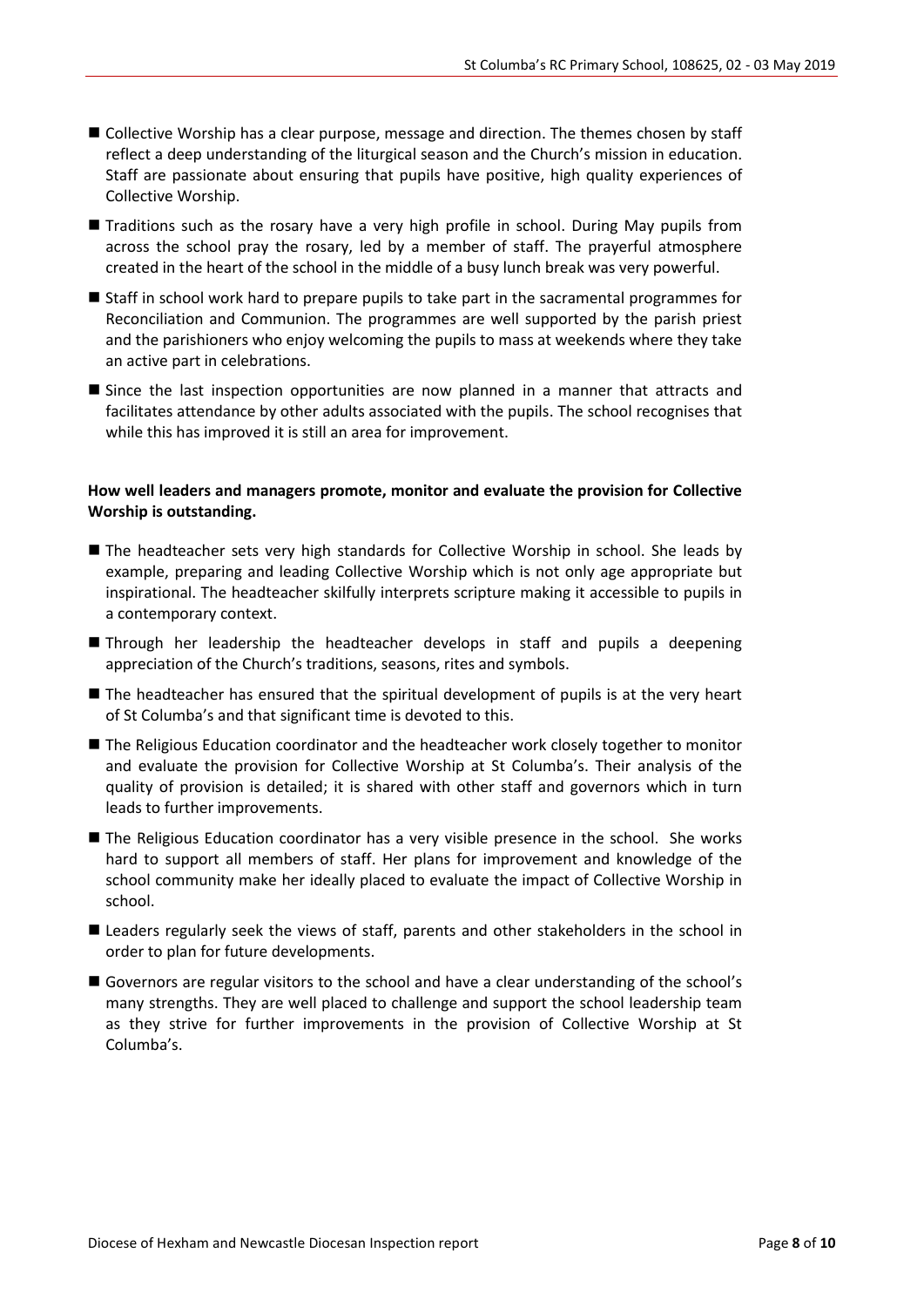## SUMMARY OF INSPECTION JUDGEMENTS

## **HOW EFFECTIVE THE SCHOOL IS IN PROVIDING CATHOLIC EDUCATION: 1**

| <b>CATHOLIC LIFE:</b>                                                                                             |  |
|-------------------------------------------------------------------------------------------------------------------|--|
| The extent to which pupils contribute to and benefit from the Catholic<br>Life of the school.                     |  |
| The quality of provision for the Catholic Life of the school.                                                     |  |
| How well leaders and managers promote, monitor and evaluate the<br>provision for the Catholic Life of the school. |  |

| <b>RELIGIOUS EDUCATION:</b>                                                                  |  |
|----------------------------------------------------------------------------------------------|--|
| pupils achieve and enjoy their learning in Religious<br>How well<br>Education.               |  |
| The quality of teaching and assessment in Religious Education.                               |  |
| How well leaders and managers monitor and evaluate the provision<br>for Religious Education. |  |
|                                                                                              |  |

| <b>COLLECTIVE WORSHIP:</b>                                                                           |  |
|------------------------------------------------------------------------------------------------------|--|
| How well pupils respond to and participate in the school's Collective<br>Worship.                    |  |
| The quality of provision for Collective Worship.                                                     |  |
| How well leaders and managers promote, monitor and evaluate the<br>provision for Collective Worship. |  |
|                                                                                                      |  |